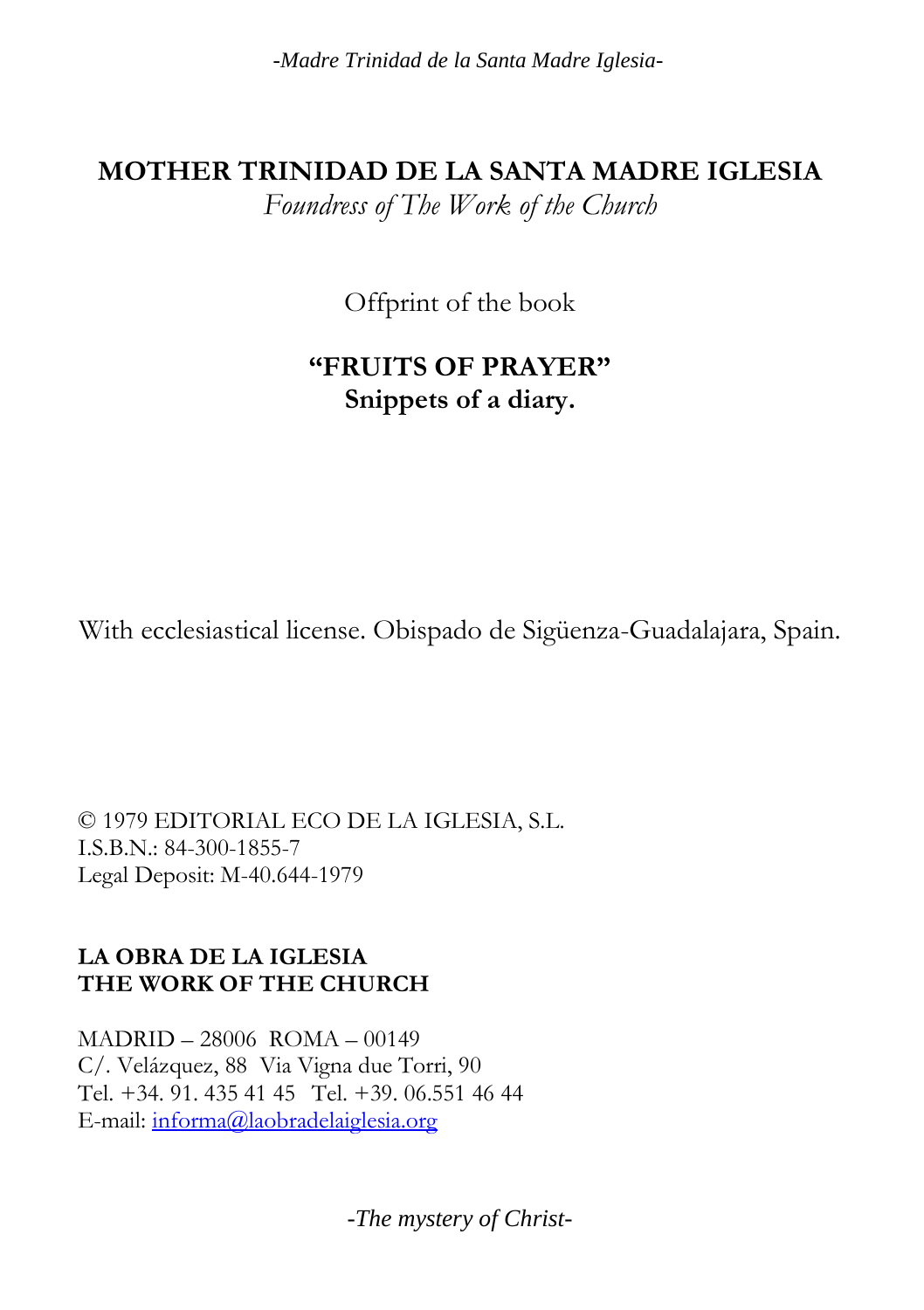*-Madre Trinidad de la Santa Madre Iglesia-*

# **VII**

## **THE MYSTERY OF CHRIST**

### THE INCARNATION

564. I experience with the mystery of Christ what I experience with that of Eternity: the more I know it, the less I can express it because of the most perfect, subsistent and divine simplicity of its reality. (24-10-74)

565. He who lives of the Holy Spirit is led to Mary, and She shows him in Her womb the secret of the Incarnation, where the Father speaks His life to man, through His Son, in the maternal virginity of Our Lady. (22-12-74)

566. When God wanted to tell me about His infinite joy, "the Word became flesh" and, through Mary, spelled it out to me in my holy Church with a Father's heart and a Holy Spirit's love. (25-9-63)

567. How great it is that God, who by virtue of His infinite capacity cannot be anything other than God, becomes Man...! And how great it is that man may become God! Incomprehensible mystery of infinite love! (7- 3-67)

568. The Incarnation is the romance of love of God for man that was written in the most pure womb of Mary. (12-9-63)

569. The day of the Incarnation...! An eminently priestly day of thanksgiving and astonishment, because God did that which is unimaginable and incomprehensible to the human mind out of love for Himself and for mankind. Mystery of ineffable tenderness and infinite splendour, of shivering simplicity and sovereign majesty! at whose presence one can only adore trembling out of love and respect. Day of the Incarnation: God is Man and Man is God! (4-4-75)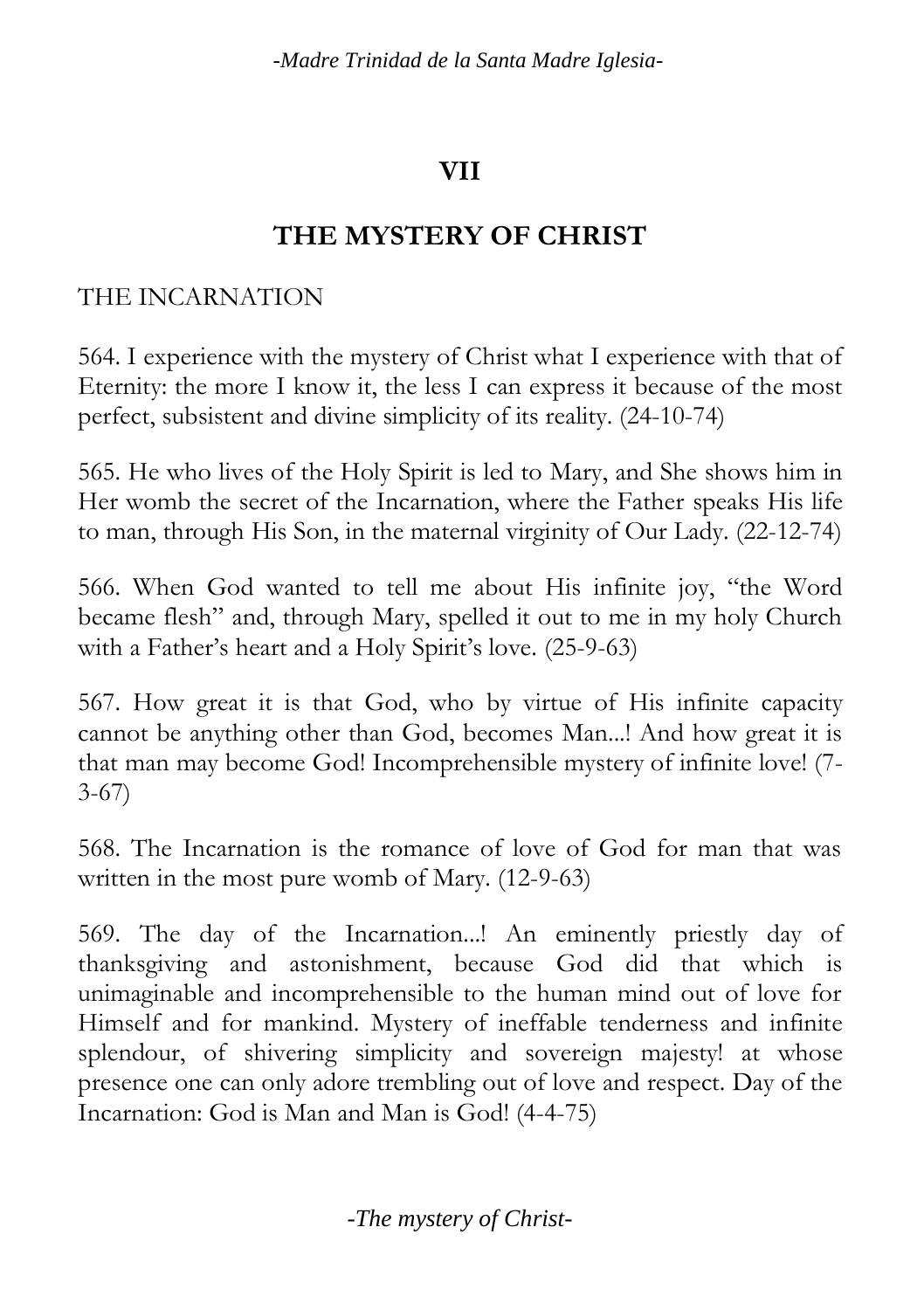570. The Word Incarnate embraces, in the reality of His two natures, Eternity and time, Divinity and humanity, creature and Creator, in such a perfect union that, since He is in Himself Heaven and earth, He has no Person other than the divine. (15-10-74)

571. Christ is so extremely wonderful, that He Himself is the Anointing and the Anointed; the Anointing as God, and the Anointed as man, having everything fulfilled in Him by the exuberant and transcendent fullness of the Incarnation. (15-10-74)

572. Jesus is the consummate perfection of God's plan, announced to Abraham, "the father of all nations," and proclaimed by the Holy Prophets of the Old Testament, in the manifestation of Infinite Love towards man and in the response of Infinite Love Himself, become man, towards God. (15-10-74)

573. In the mystery of the Incarnation all the mysteries of Christ's life are summed up, because it contains in itself God's self-gift to man and the grafting of man on God; being that self-gift manifested and consummated through the life, death and resurrection of Christ, according to the Father's will, under the impulse and love of the Holy Spirit. (12-1-67)

574. The Incarnation is the loving act of God, full of compassion and infinite mercy, pouring Himself on man in the womb of the Virgin with redemptive will. (27-3-62)

575. Thank you, Lord, because You became Man and, therefore, You are able to suffer, to die, to rise and, even, to remain for all ages in the Eucharist, prolonging the whole mystery of the gift of Your love in the Church through the priesthood. (4-4-75)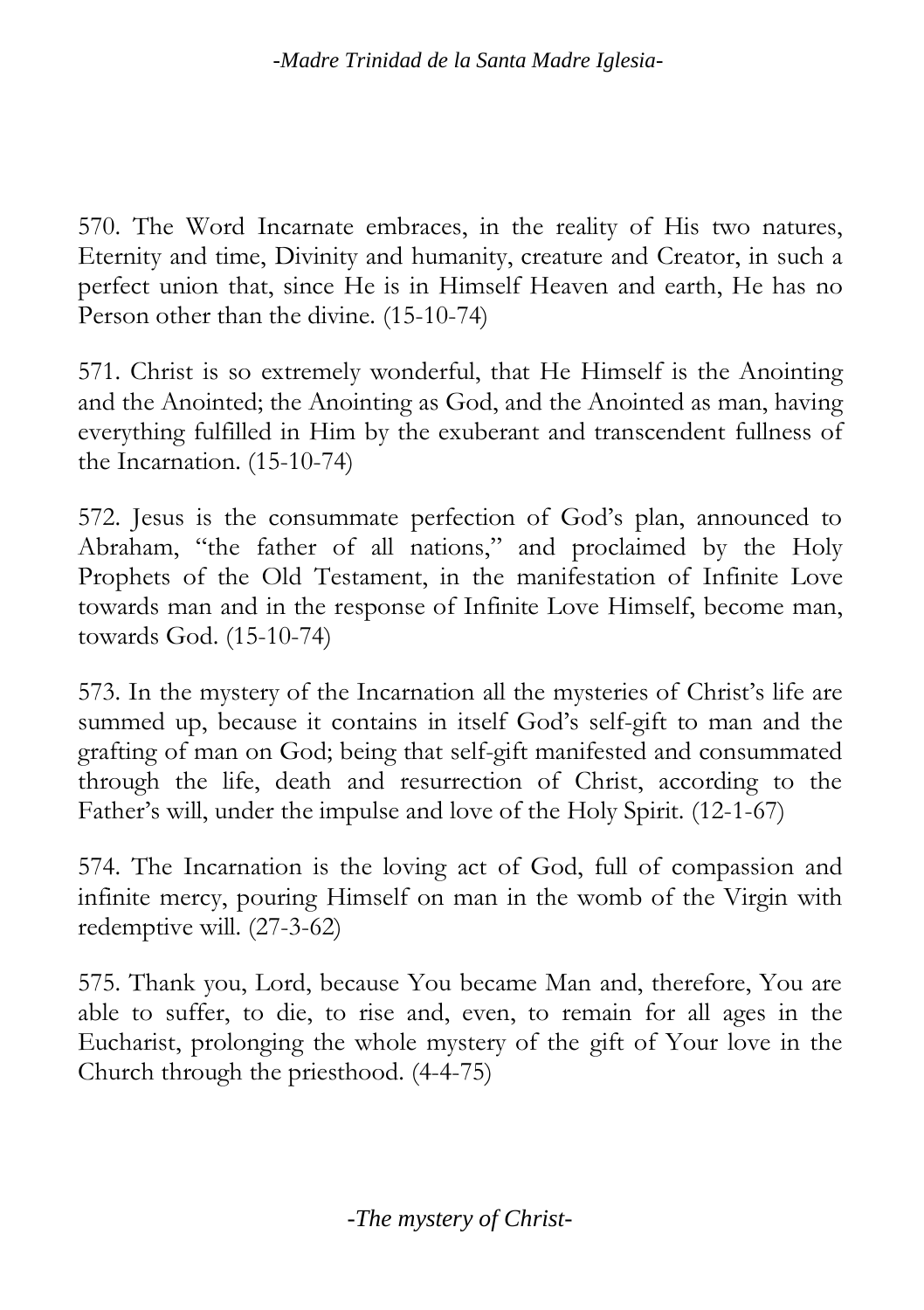#### THE HIGH AND ETERNAL PRIEST

576. Since priesthood is the union of God with man, Christ, who is in Himself that Union, contains the fullness of priesthood. (25-10-74)

577. Jesus is, by virtue of His own intrinsic property, the High and Eternal Priest, because in Himself He is God and man, within the infinite possibility God *is Himself* and *has Himself*, and within the utmost possibility that man is and can be. (25-10-74)

578. When God wants to unite mankind with Himself, He becomes Man and, in this way, He Himself is the UNION of man with God, since in Christ is the Father with the Holy Spirit, and in Him are also all men; who come to live with the Divine Family through the paschal mystery, which had its beginning in the moment of the Incarnation; this mystery being carried out in Mary's womb, where the *soul-Church*, through its being grafted on to Christ, is imbued with Divinity. (19-9-66)

579. Silence...! for the first Mass is being celebrated in the virginal womb of Mary through the hypostatic union of the Man-God. (25-3-61)

580. God's infinite Holiness is so excellent, that, after having been so gravely offended, there was no possibility in the creature to make atonement for it in a worthy manner; and God Himself, by becoming incarnate, becomes Himself the infinite Response of atonement, that redresses and adores His own holiness. (16-10-74)

581. What joy, that even though all men should say "no" to God, He made Himself His own Man, and this One was so rich that His "yes" infinitely surpassed the "no" of all humanity! (19-1-67)

582. In the instant of the Incarnation, the soul of Christ, for the greatness of its perfection, was able to live, contain and embrace, in the delightful or painful experience of His being, all His priestly posture of receptiveness to the Infinite One and of response, in return, to the Infinite Himself; of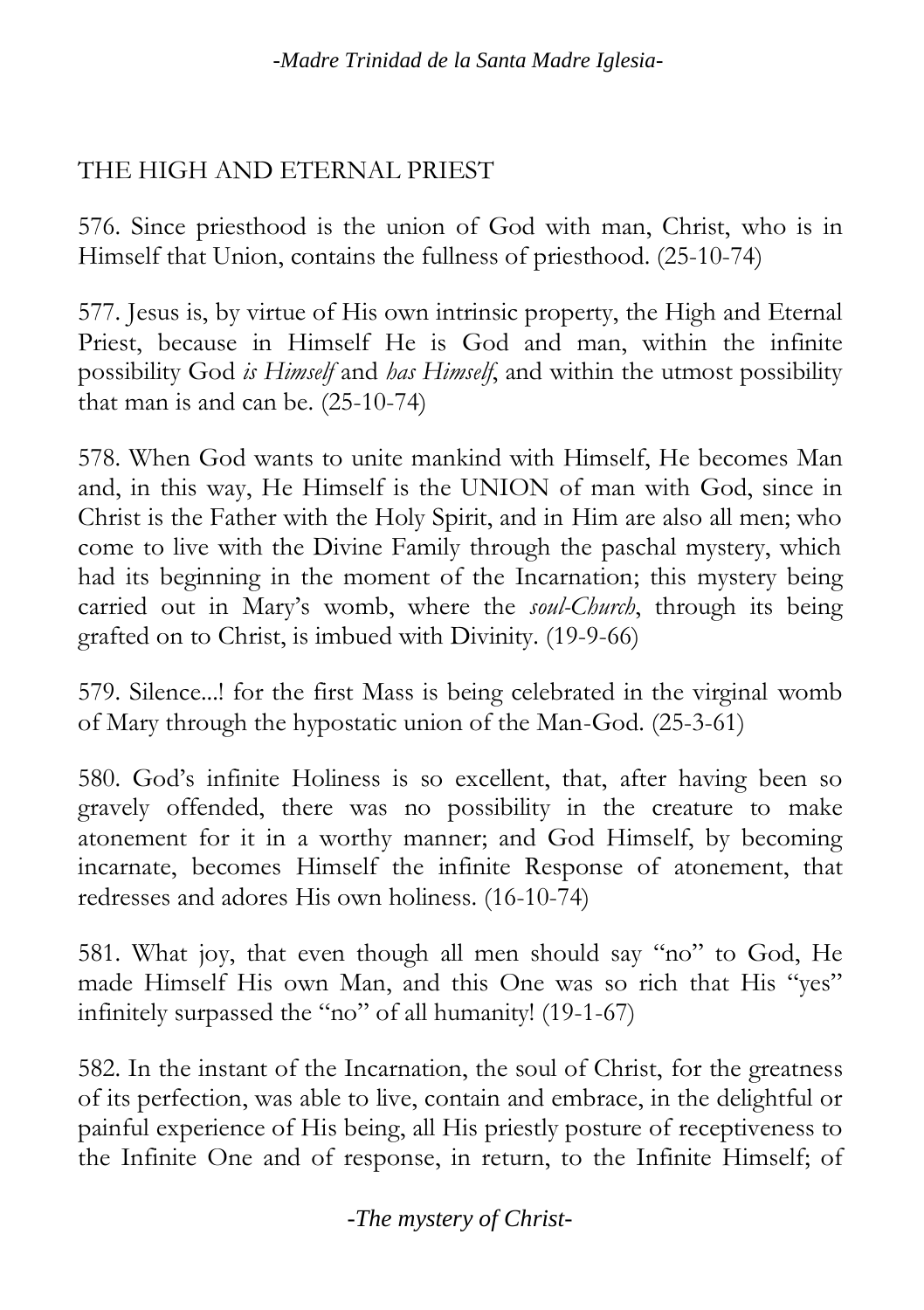being the receiver of God's self-gift to all men and of being the recapitulator of all of them in Himself, being the response of all creation to the infinite Holiness. (15-9-74)

583. The plenitude of the Priesthood of the Man-God, makes Him be the perfect Adoration, the Response that, in blood-stained victimhood, adequately satisfies God's offended holiness, and the outpouring of infinite mercy; the Anointing and the Anointed; Divinity and Humanity; infinite Holiness and the Recapitulator of the sins of all men. (25-10-74)

584. The first priestly posture of Christ was mainly shown by receiving God in the Incarnation; the second, by responding to Him in His private life; the third, by giving life to us all in His immolation; and the fourth, in His resurrection, by bringing us with Him to the new life; even though in each and every moment of His life, Christ lives the four postures of His Priesthood. (12-1-67)

585. The death of Jesus was the supreme hymn of adoration of the creature who, before the Creator, responds in a blood-stained manifestation of reparation saying to the thrice Holy God: "You alone are the One who *are Yourself*, and I am only through You, as man. And on taking upon myself the sins of all, I die as an act of recognition of Your excellence, and I rise from the dead as a manifestation that I am that same excellence atoned for by myself." (16-10-74)

586. The Word Incarnate, during His mortal life, was the suffering Christ who lived of Eternity; and now He is the glorious and eternal Christ who contains also in His soul the tragedy of all the ages. And, for this reason, He is the Great Christ, in the fullness of His Priesthood, who encloses within Himself Heaven and earth, Eternity and time, Divinity and humanity; He *being Himself* in Himself the Glorified One and the Glorifier, the Adored One and the Adoration, the Atonement and the One Atoned for. (4-4-75)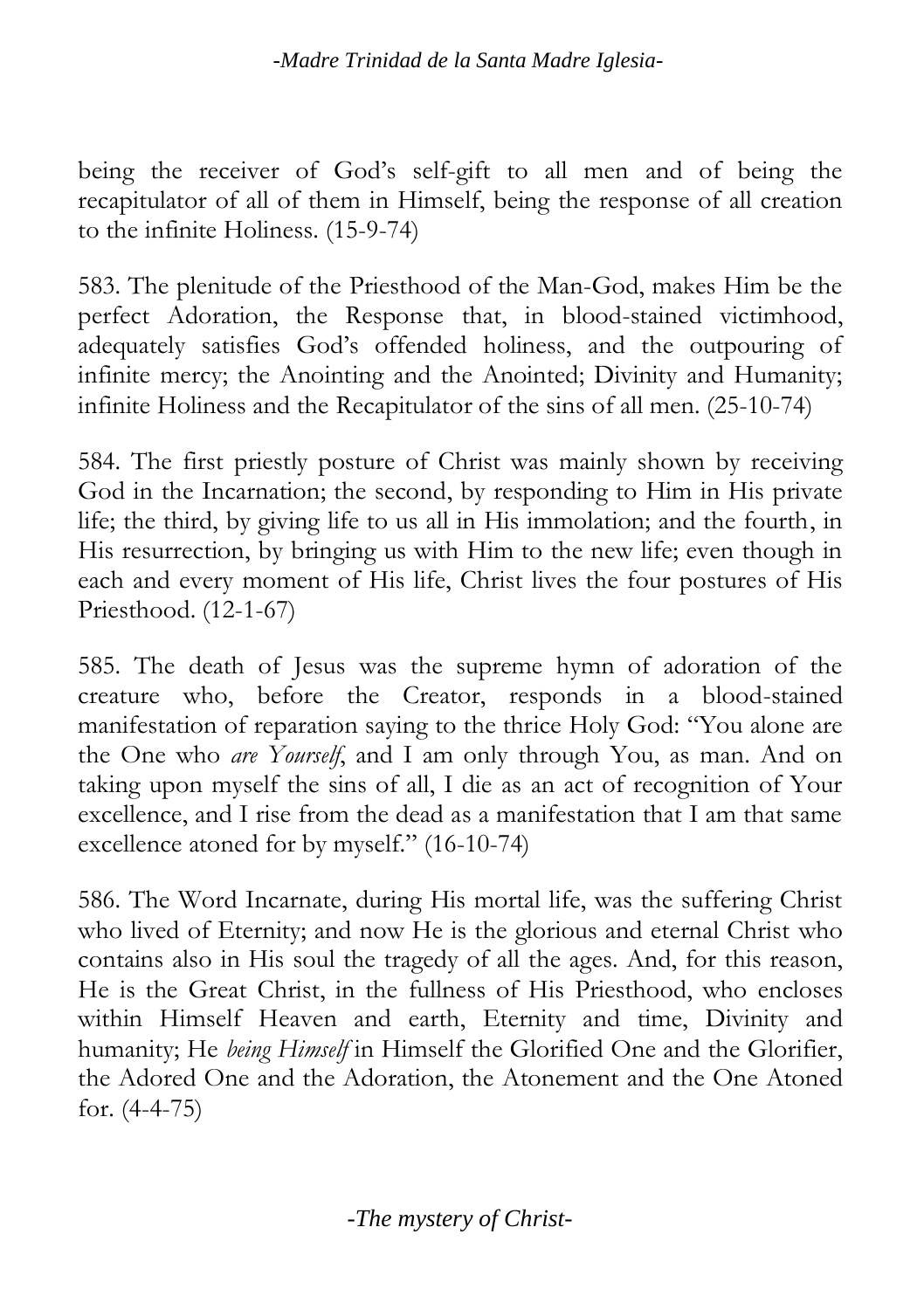587. Jesus, in Heaven, is the bloodless Adoration who, in loving reciprocation, responds to Infinite Love who has been outraged by His creatures. (16-10-74)

588. Jesus, through His Priesthood, is the Adoration of the Father, that is prolonged and will be prolonged throughout all Eternity. All of us, who somehow share in His Priesthood, should be partakers of that attitude of adoration of His... Yet how terribly unaware we are of this! However... what joy because the High and Eternal Priest is greater than all men together, and He infinitely responds to God, in adoration of loving response, for His own sake and for all of us! (15-10-74)

589. Divine life is intra-Trinitarian communication, that is why, when God gives Himself outwards, He awaits, by the demand of His very perfection, a perfect response in return; and this is the mystery of "the Whole Christ" who, in His Head, as God, gives Himself an infinite response to Himself united to His Mystical Body. (10-1-64)

590. In the Sacrifice of the Altar, all the tight compendium of the mystery of the Man-God is given to us in His life, death and resurrection; we are also enabled to live that Sacrifice together with Jesus, through Him and in Him for the Father's glory and for the good of all mankind, being therefore perpetuated for us in the Eucharist the real presence of Christ with all He is, lives and manifests. (15-9-74)

591. Only in the light of the Holy Spirit, the true mystery of the God-Man is unveiled in the transcendent fullness of His Priesthood; that is why, those who lose contact with God, in the darkness of their human wisdom, only discover in Christ His humanity and, by relating Him to themselves, disfigure Him. (18-4-69)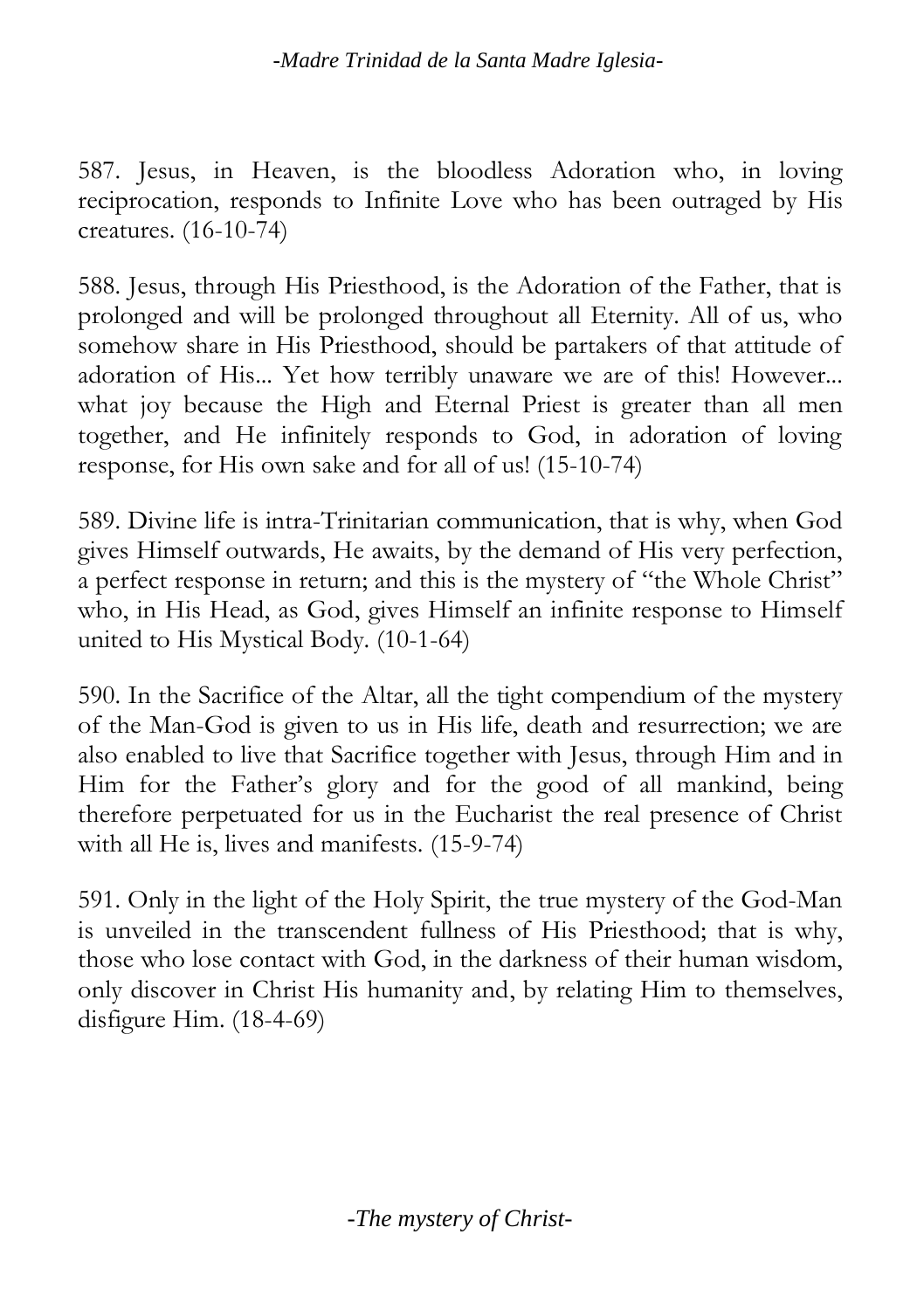### PERFECTION OF THE HUMAN NATURE OF CHRIST

592. God made for Himself a human nature in order to become incarnate, and it was so perfect by the will of God Himself, that it neither had nor could have any person other than the divine. (23-9-63)

593. The human nature of Jesus did not need any human person to be perfect, because it was created to be united to the divine Person in the Word. (23-9-63)

594. Had the human nature of Jesus needed a human person in order to be perfect, the Word would not have been able to become incarnate in it.  $(23-9-63)$ 

595. God so pours Himself out in superabundance over the humanity of Christ in sacred anointing, that this humanity in its entirety, adhering to the Divinity, can say through its divine person, "I am who I Am." (15-10- 74)

596. When I look at the Incarnate Word as God, I see in Him all the infinite perfection of the Divinity, and when I look at Him as man, I see Him as the perfect recapitulation of all humanity. (15-10-74)

597. Christ's perfection is so rich, that He is capable of encompassing, not only because He is God in His divine nature, but because He is man in the perfection and through the perfection of His human nature, the whole creation with all its creatures, times and circumstances, since He is, mysteriously, the tight compendium of all creation. (15-10-74)

598. Jesus possesses the complete and encompassed penetration of all things in their depth, breadth and length, for His being greater and more perfect than all of them in His human nature. (26-10-74)

599. Jesus is the eternal wisdom of the Father in singing Expression; He is the Light of the eternal Splendour; He is God's infinite all in a loving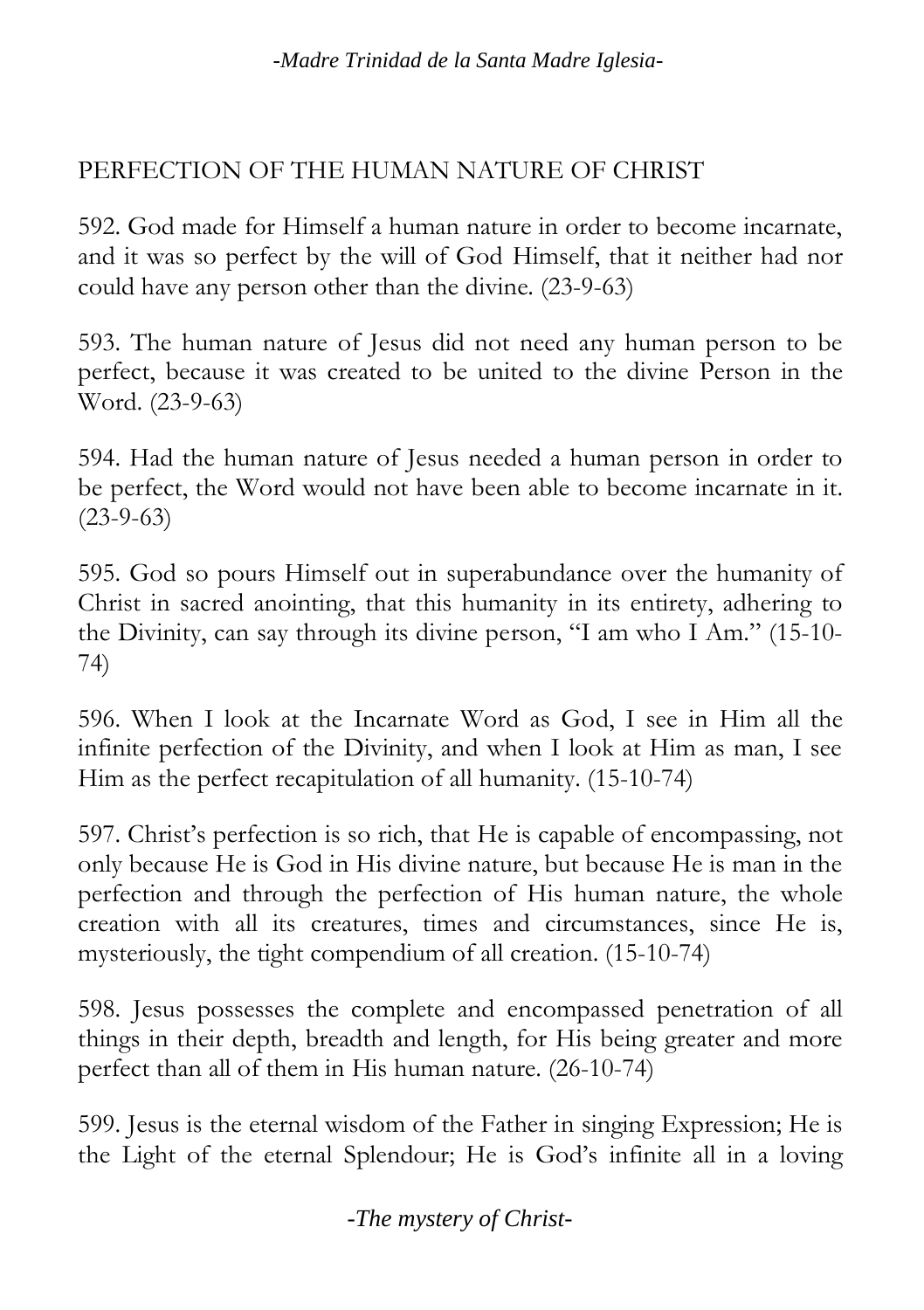spelling of divine and human conversation; therefore, when I am with Him, I am in the presence of the tight containment that encompasses within Himself all that He who *Is Himself* is, and all that the whole of creation is. (14-9-74)

#### THE GREAT CHRIST OF ALL TIMES

600. My soul is permeated with simple and profound light shed on the mystery of the Word Incarnate, who is possessor, lord and ruler, and embracer of time and of distance, so as to live with each and every one of His children in all ages, and so that the *soul-Church*, illuminated by faith and the charity of the Holy Spirit, may live Him really, though mysteriously, in every moment of its life. (24-10-74)

601. Due to its perfection, time does not exist for Christ's soul, in the sense that His mystery takes place in favour of all men of all ages. (15-10- 74)

602. It is the same thing to say that Jesus lived thirty-three years and made them extensive to all ages, or to say that He lived all ages and visibly reduced them to thirty-three years. These thirty-three years were the manifestation, to men, of the all-encompassing reality of all creation and of all ages that He was. (15-10-74)

603. The life of Jesus is so great in its immensity, encompassment, length and breadth, that it exceeds time and distance. And, being the Great Christ, He lives throughout all ages and for all ages; therefore, at any time, it is possible to live of Him in the communicative gift of His mystery. (24- 10-74)

604. Christ, during His thirty-three years, really lived my life, bearing the sins I would have committed after twenty centuries, and presenting Himself before the Father with them as a present reality. Me too, when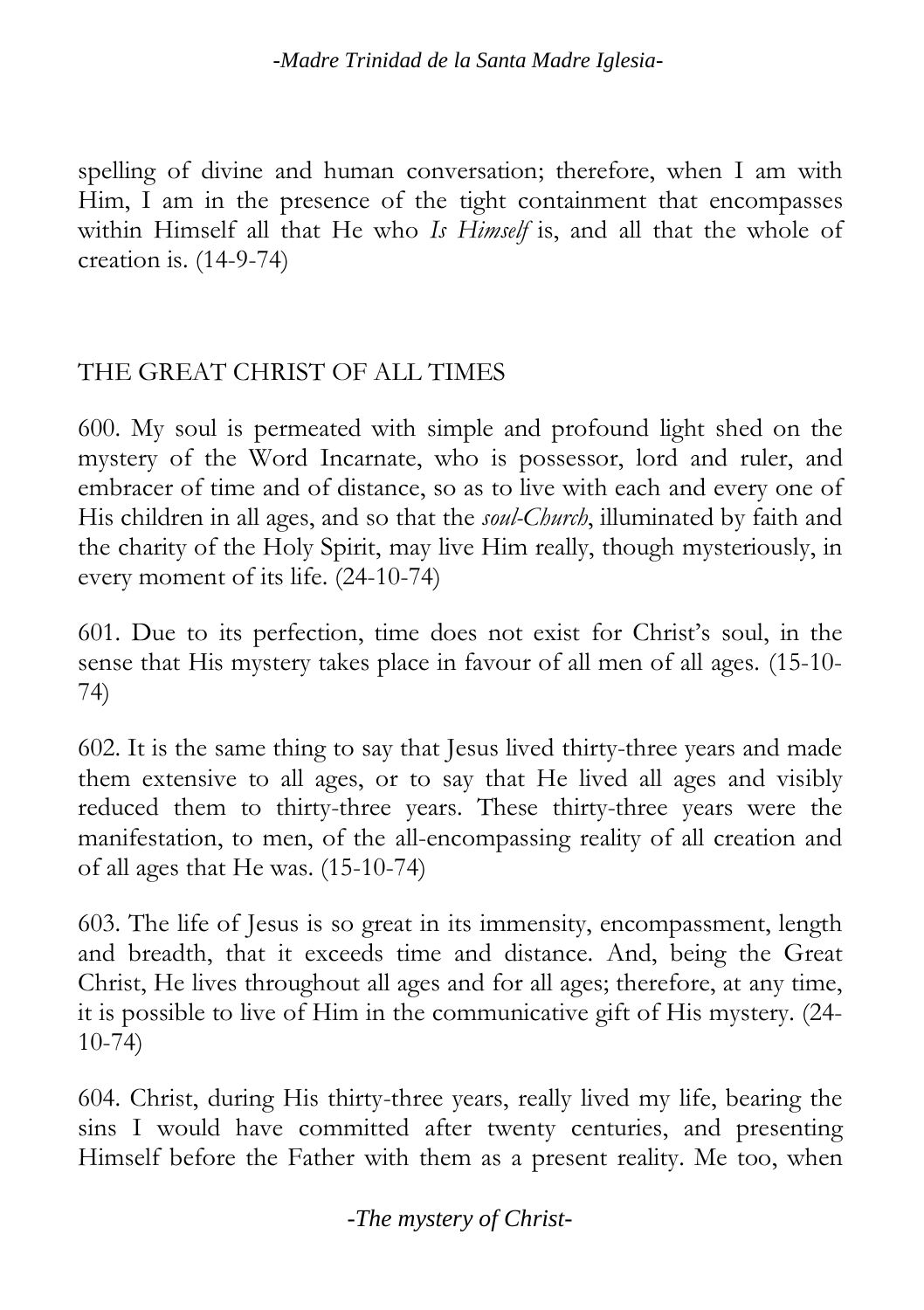grafted on Him, I present myself before the Father, and I am not presenting myself with a Christ who belongs to past memories, but with the living Christ who in the bosom of the Church, makes me live with Him, in my own time, all His reality. Christ lived with me and I live with Him. (15-9-74)

605. By virtue of the perfection of His being, the High and Eternal Priest was capable of containing all men in the immensity of His all-embracing capacity, and is capable of living, through the Church and by means of the Liturgy, with and for all of them. That is why it is possible that all men, in their own time, may live of His mystery. (15-10-74)

606. Jesus unites me to Him through the mystery of the Incarnation, in His time, and He unites Himself to me, in mine, through Baptism; when I am grafted onto Him I become a member of His Body, whose Head He is, disappearing therefore the obstacles of time in order to live the reality of the High and Eternal Priest in the fullness of all that He is, lives and manifests. (15-9-74)

607. When I unite myself to the Word Incarnate, through my being grafted on to Him, I unite myself also with the Father and the Holy Spirit; then I start living Their selfsame life, through participation, and They are ONE in me –not one with me–; in that same grafting and incorporation, I unite myself with the men of all times and they with me, being all one in Christ and, through Him, also among us, living all united with and in the Divine Family. (13-7-66)

608. Time and distance are like a gigantic monster that tries to stand between Christ and us to separate us. But, how could that be possible if our spirit lives because it is a member of Christ and is vitally united to Him? (15-10-74)

609. The day that the Incarnate Word grafted me on to Him, He mysteriously took away distance and time between Him and me. He began then to be my Head and I a member of His Body. (15-10-74)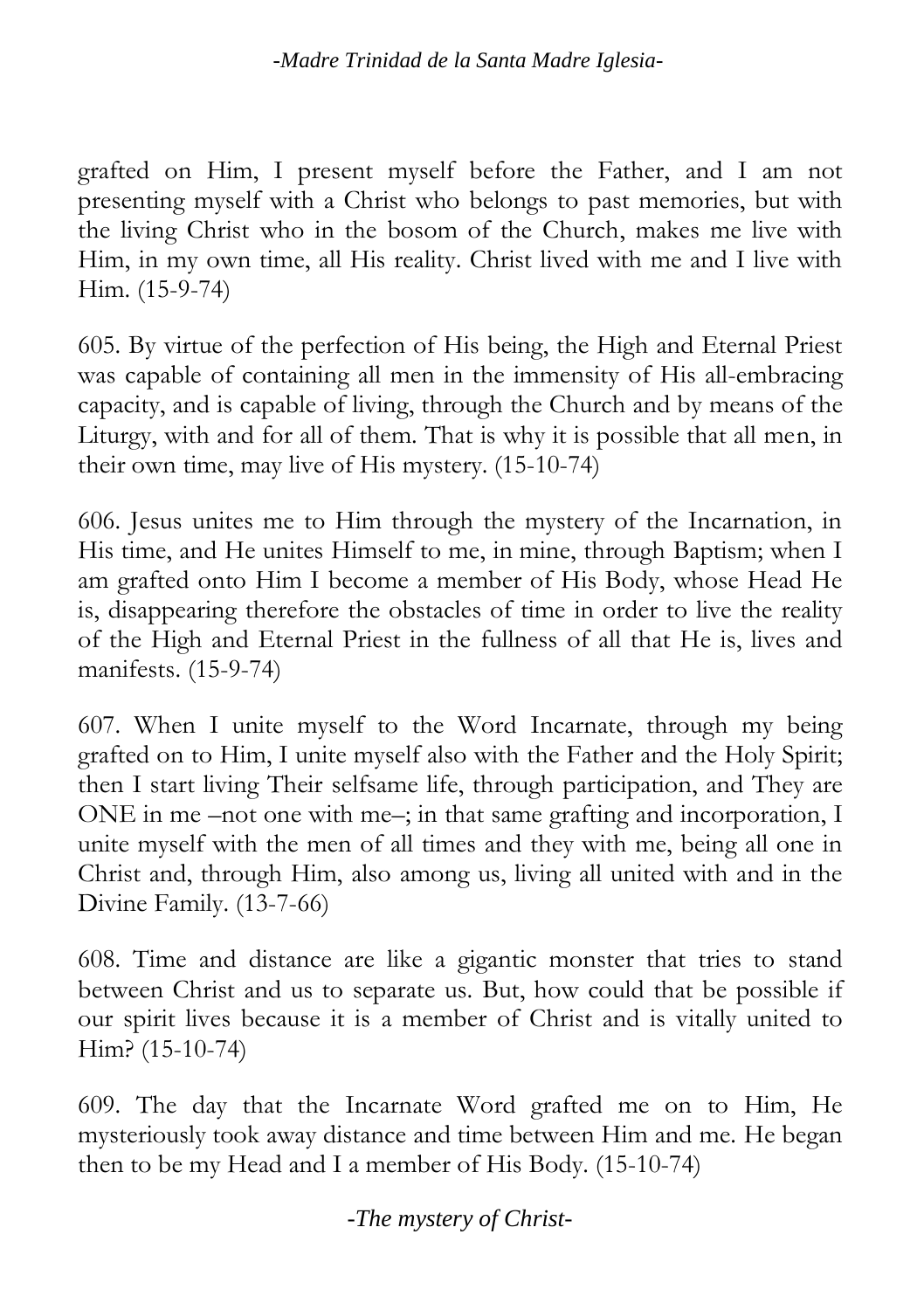610. I laugh at the phantom of time that appears as a divider of the mystery of Christ with us. (24-10-74)

611. My life of faith, hope and charity, removes the time dimension from me; time is much smaller than I, so much so, that to my *soul-Church* its distances and frontiers do not exist. (24-10-74)

612. The life of faith, hope and charity is greater and more extensive than distance and time. And it is not that Jesus comes to my own time or that I go to His, no; but rather, through the mystery of the Church, He encompasses all ages and throughout all ages, that is why Jesus is really with me and I am with Him, although under the mystery. (26-10-74)

613. The Word Incarnate is more ancient, more lasting and more expansive than all times, and I am directly grafted on to Him as a member of His selfsame body; therefore, by living of His reality as it is, and being quenched by the streams that flow from His blessed chest, I transcend all times and I plunge into Eternity. (15-10-74)

614. Since Christ is the containment of all times and the encompassment of creation, He is the frontier with Eternity and Eternity itself without any frontiers, because He is God and man (29-10-70)

615. The most perfect image, as creature, of the infinite perfection, is Jesus in all that He lives and does; and therefore, He is capable of containing within Himself the whole accomplished and fulfilled plan of God. (25-10- 74)

616. The Word came to communicate to us the great divine message, and He told us about this in the Incarnation, in Bethlehem, Nazareth... in His preaching and in the crucifixion; and He keeps communicating it to us in the Church throughout all ages through the Liturgy, and also within the intimacy of the soul and in prayer, next to the Eucharist, where in a romance of silent love He who Is tells us of His infinite love as the eternal Word of the Father. (1-2-64)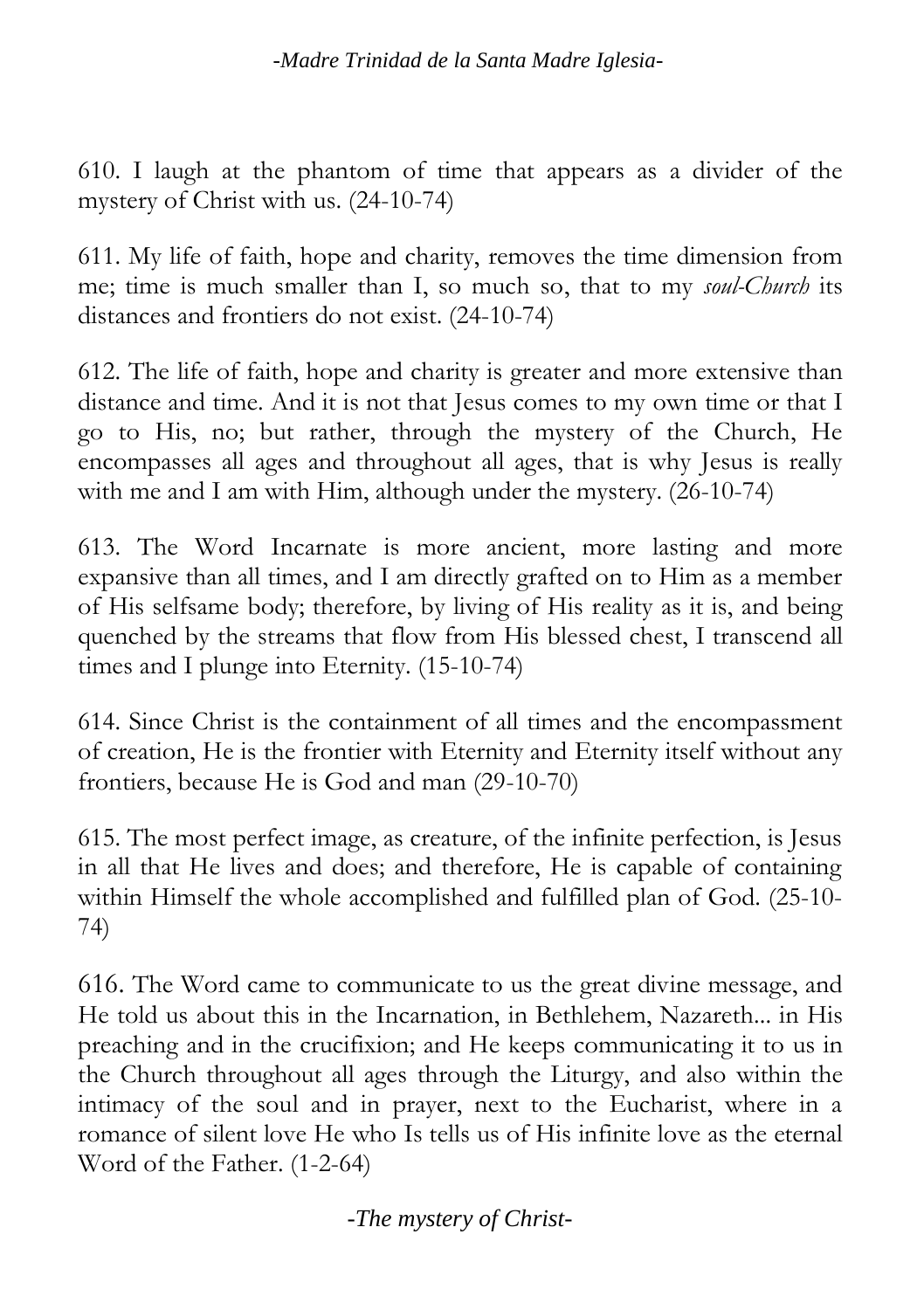### CHRISTMAS… GOD WITH US!

617. Emmanuel...! exclaimed the prophets in the Old Testament. Emmanuel...! exclaimed Mary in Her loving prayer of God alone. Emmanuel...! exclaims the Church, dressed in mourning for Her prodigal children. "God with us," we, Love-seeking souls, do exclaim. (6-12-59)

618. In the silence of the infinite mystery the veil of the *Sancta Sanctorum* was drawn*;* and, in sapiental uttering of loving Wisdom, the Father uttered His Word in the womb of Our Lady, by the loving murmur of the Holy Spirit; who so fecundly kissed Her, that He made Her break into divine Motherhood. And ever since that moment the Virgin is now Mother, and Mother of God; and God is now Son of the Virgin Mother, so that She, in manifestation of the divine will, might give Him to us in the sacred night of Bethlehem, full of love and tenderness. (Christmas 1974)

619. In the silence of night and incomprehension Love uttered Himself. (4-12-64)

620. Mystery of unprecedented tenderness in a sacred secret of profound adoration: the Virgin, during the night, at the first light of dawn, breaks into being a Mother, by the infinite Breath... Transcendent romance of silence: "the Sun from on high" became flesh, covering His gleaming light with an Immaculate Mantle... Adoring expectation of Mary: God made Child only for love...! (Christmas 1973)

621. In the cold night of Bethlehem, covered and surrounded, as today, by the cloud of confusion, Our Lady of the Suns of the Holy Spirit gave birth, giving to mankind the infinite Light, who, flowing from the Father's bosom in sapiential Word, spoke to us with the radiant beams of holiness the Secret of Love. Mystery of Life which men receive not, because "they dug for themselves cisterns, and broken cisterns," rejecting the eternal "Wellspring" of infinite perfections. (Christmas 1976)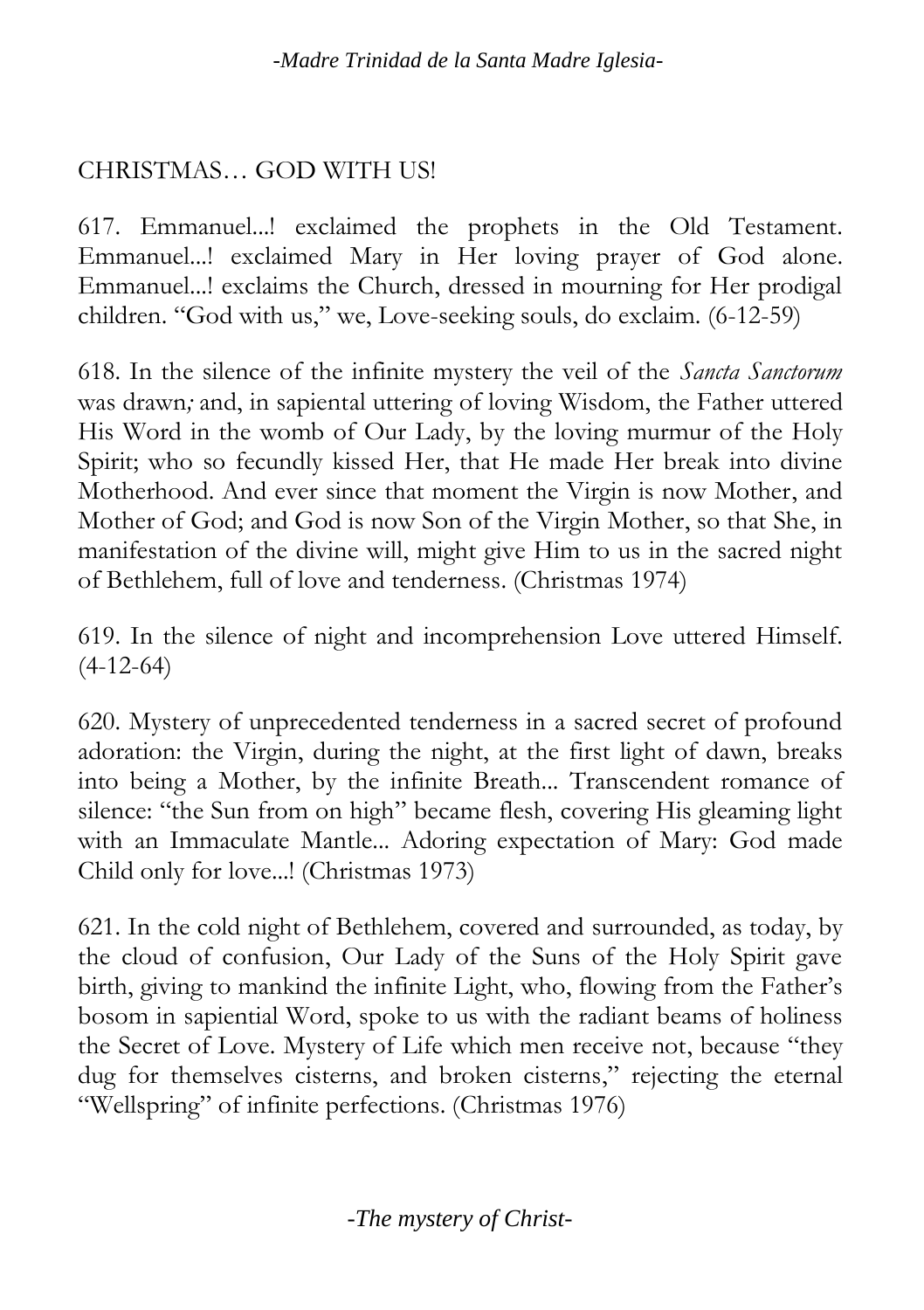622. When the world was in darkness and silence covered the earth, Light came to be... (4-12-64)

623. The womb of Mary opens; the angels joyfully adore; men do not know; Joseph, astonished and trembling, adores... God is born...! (8-12-59)

624. Why do You adore, Mary...? Why do you tremble, Joseph...? Why do the angels sing...? "Emmanuel!" (8-12-59)

625. How "cold" was the night in Bethlehem when Jesus was born...! Yet what "warmth" did the Child God feel in the sheltering arms of His Mother...! The heart of Mary tasted like divinity to Jesus. (19-12-74)

626. In the Stable, Mary, Joseph, the Angels, the shepherds, in silence, astonished, worship the God made Man; in the city, maddened by noise, men are running to their doom; they do not know of God! they do not know of Life! they do not know of Love...! (27-12-59)

627. "There was no place for them in the inn..." There is no room in our heart for Jesus... And that is why, at the contact with the chilly cold of night, Jesus shivered in the stark loneliness of a stable, seeking amongst men someone to console Him, but He found none. (22-4-75)

628. In the night of Bethlehem, the Virgin Mary placed Jesus in the manger, because God "came to His own people, and they received Him not...." Mystery of God's infinite love for man, and of man's lovelessness for God! (11-12-73)

629. The Word of the Father, impelled by the Holy Spirit, in a manger, sings us of His love. Silence, adoration, in a manger God weeps! (4-12-64)

630. In the transcendent mystery of Bethlehem, God made Child gives us Himself in humble appearance in an infinite Canticle of eternal love, and He asks for our sincere receptiveness in unconditional openness to His dwelling among us. (11-12-73)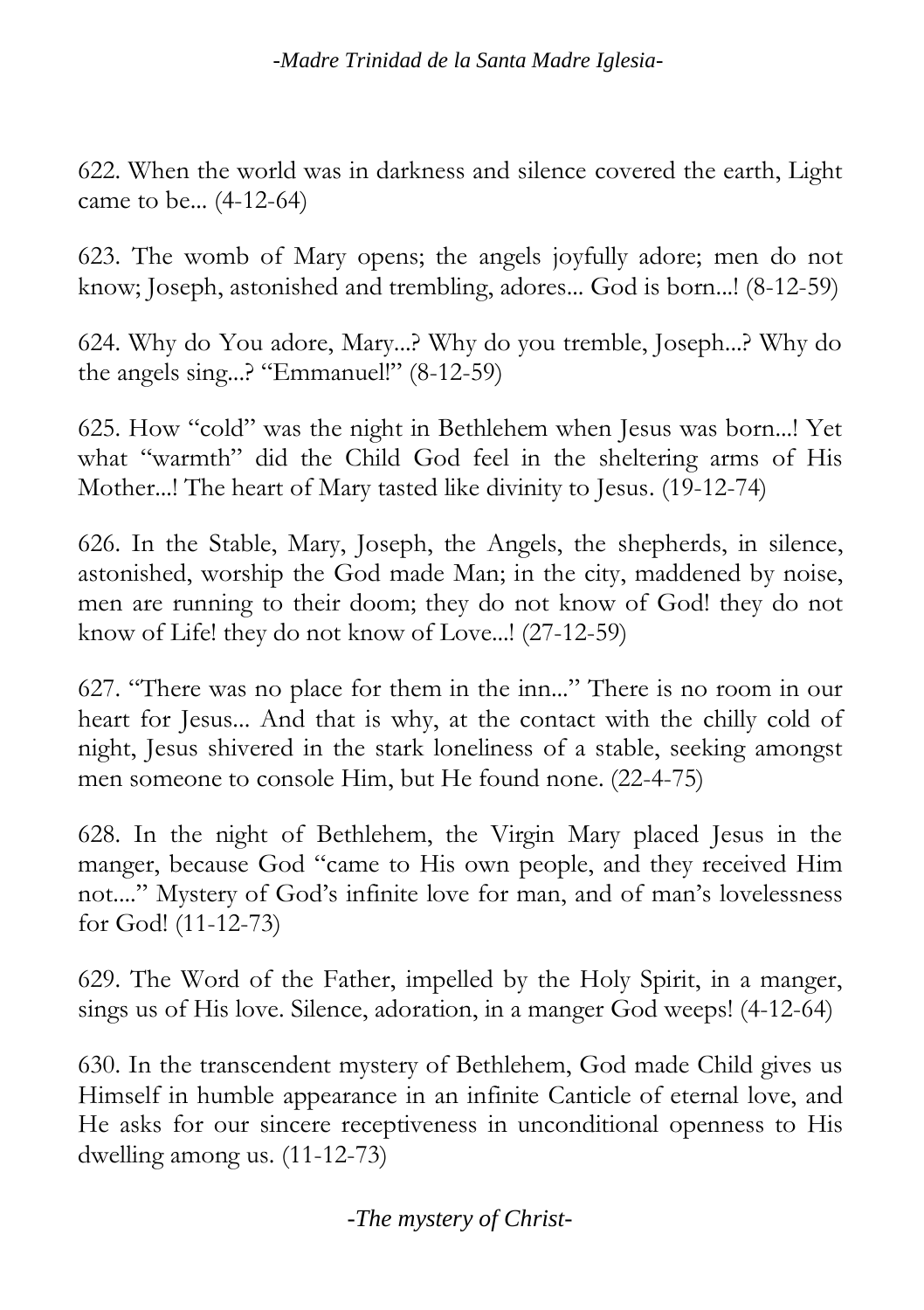631. How good I feel at the stable of Bethlehem with Mary, waiting for Her motherhood to give me the Life...! How good I feel at the stable, waiting for the Light to shine in the darkness and to fill our souls...! (24- 12-63)

632. Make yourself small, stretch out your arms and, lifting them up, exercise your priesthood, praying "between the porch and the altar," in order to communicate to souls the mission that the Child Jesus wants to tell you at the foot of the manger. (6-1-64)

633. Jesus, I want to receive You with all the tenderness and affection of my heart, in loving response, that You may rest and smile in the mysteryfilled night of Bethlehem; with the only desire that You find in this soil of lovelessness, comfort for Your tender ailing chest. (19-12-74)

### LOVE, WHY ARE YOU SUFFERING?

634. In order to know the secret of Christ, you have to get inside Him and learn it there. (31-1-67)

635. Listen to the Lord and learn thus to live of Him, being comfort for His soul, parched by the pain of incomprehension. (1-2-64)

636. The Incarnate Word lived at every moment of His life in a state of victimhood that was offered up in love and pain. (11-11-59)

637. How awe-inspiring is the containment of the mystery of redemption, that made Jesus live, at one same instant, with God in an incomprehensible dimension, and with all men in loving surrender, in need for a response, and in ungrateful rejection on their part! (22-9-74)

638. In my lowliness, I experience something of the bitterness Jesus must have experienced in "the hour of the power of darkness..." What awe-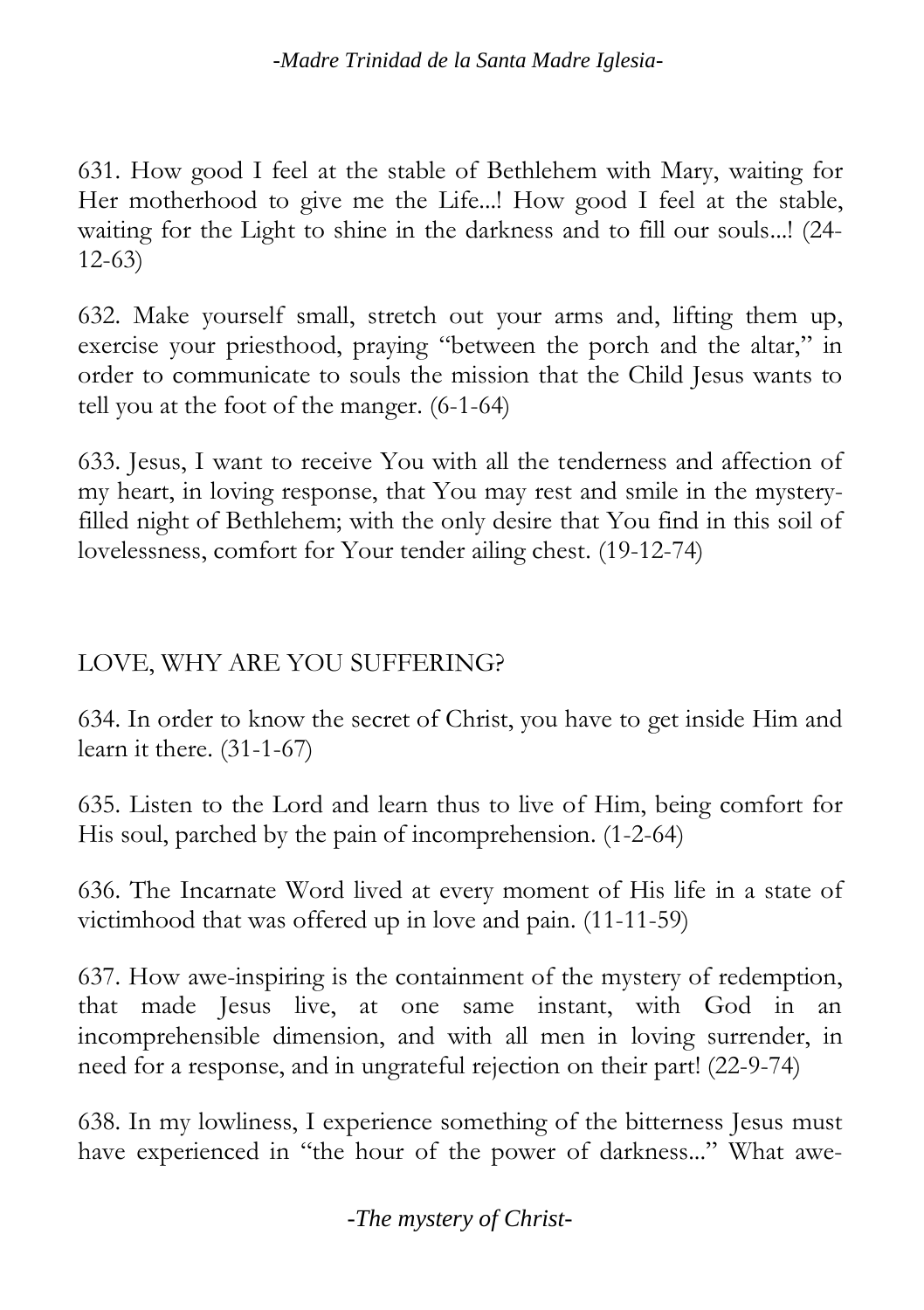inspiring and desolating mystery that of His soul! Only by God's might, that sustained Him at every instant, was He able to live thirty-three years without dying of love and pain in each and every moment of His life! (11- 12-74)

639. Jesus, what pain within Your soul! Each one of us is a wound according to the dimension of the capacity of Your love. How well have I understood today that what each and every moment of Your life meant! What greatness! What nostalgia for Your loved ones! What loneliness without all of them! (19-9-74)

640. Is it possible that You have endured this moment of so much pain for me, that You have suffered it with me, totally understanding me…? Thank you, Jesus! (21-10-59)

641. Long are the days of exile, hard for the soul in love who has to see Infinite Love so gravely offended by those whom –only for the love of them and for them to love Him– He created, redeemed and destined to enter with Him into the infinite joy of His eternal banquet; but they, in the folly of their terrible foolishness, say "no" to Him one and a thousand times. (9-4-75)

642. While seeking the Beloved, I encountered Him and said to Him: — Love, why are You suffering? —*For lack of love to my love.* (16-3-63)

643. —What ails you, Songster of my One Trinity...? —*I suffer the pain of being Myself the unwelcomed Song!* (11-11-59)

644. —What ails you, Love...? *—I was wounded by the lack of love, because of being unknown! (11-11-59)*

645. —What ails you, my God...? —*I ache with the pain of love on seeing Myself scorned by my own people!* (11-11-59)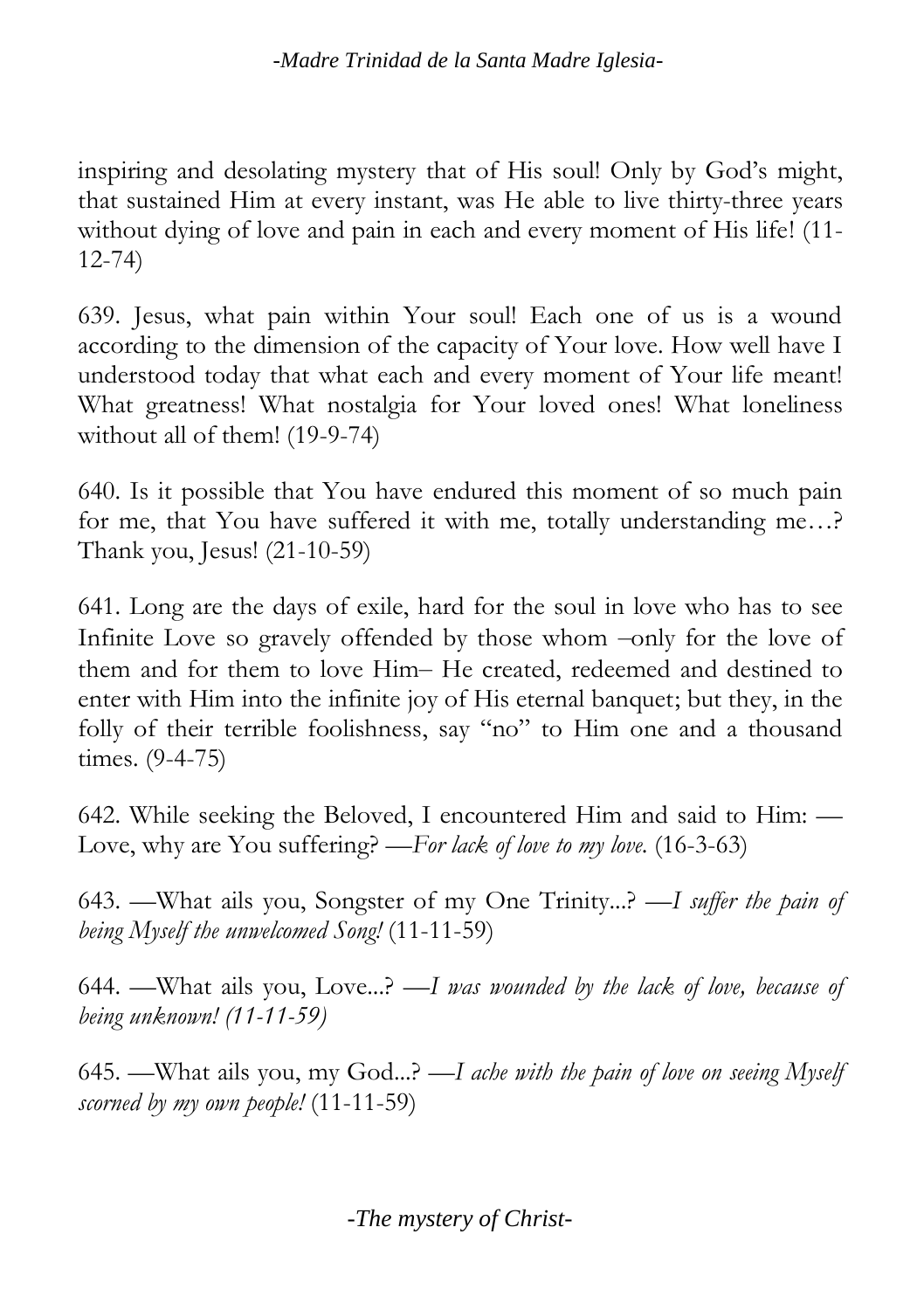646. How sad is Jesus on Holy Thursday and Good Friday, because we have not entered into the profound depth of His bitter loneliness! (26-3- 64)

647. Today everybody speaks about the marginalized… But who remembers Eternal Love, emarginated, unknown, forgotten and even despised and gravely offended? There is no room to think about Him! Foolish man, he forgot Love and marginalized Him. (25-5-78)

648. I would like to sing to the Love of loves. I know Him and that is why I love Him. If men were to know Him, they would irresistibly throw themselves to love Him! Since He, and He alone, is the only good capable of fulfilling all the desires of our heart, created to be immersed into the possession of Him who is all in the divine perfection of His Being. (25-5- 78)

### SEEKING REST FOR HIM WHO IS LOVE

649. Jesus is the most beloved among the sons of men, for He is the most loving; and He is the best-beloved, for it is He who loves best. (20-7-77)

650. The gaze of Jesus is a secret of eternal mystery that invites to silence, where He utters Himself to us in love. (17-7-75)

651. How sweet are Your serene eyes, how piercing the throbbing of Your chest, how immense the power of Your passing over...! (17-7-75)

652. I want to look at You the way You look at me. How sweet is to love Love in loving response to His gift! (30-9-75)

653. How good it is to lean the head upon the chest of Christ and, resting in Him, to give Him thus repose! (1-2-64)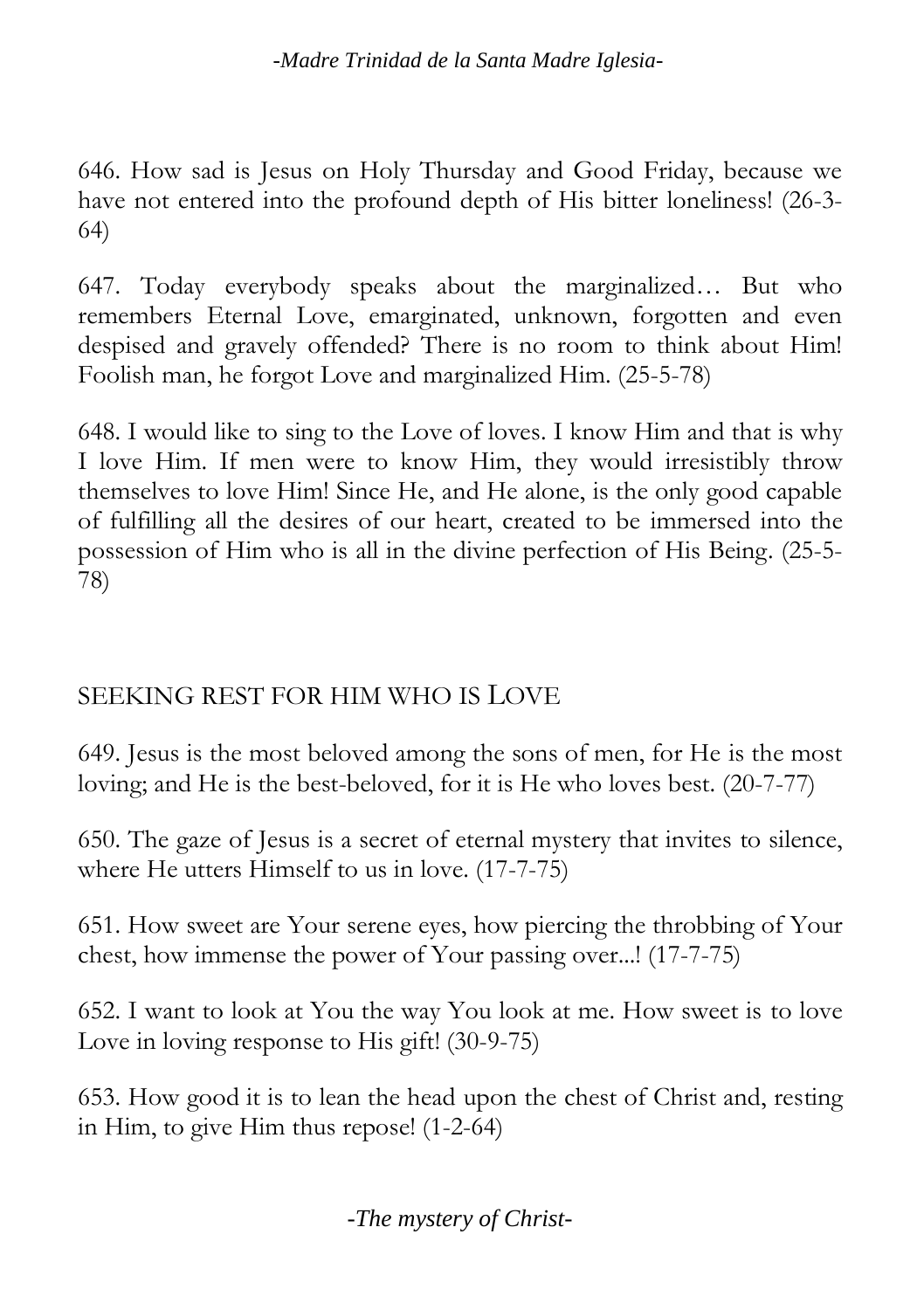654. Be at rest only in Love and thus you will bring Him repose. Seek rest for Him in your soul and souls who make Him rest. (26-3-64)

655. The Lord wants you to listen to Him in order to speak to you and give you His secret of infinite love and, as a consequence, to awaken in you a thirst for souls. (1-2-64)

656. Lord, those who comfort You in the midst of Your desolation are those who only seek to console You even at the cost of their own crucifixion. (28-11-59)

657. How faithful souls are when You comfort them…! And those very souls, how unfaithful, when at the moment of trial, You ask them for comfort! (28-11-59)

658. Because I ask for pure love of immolation and self-forgetfulness, I saw myself alone, and "I looked for comforters but I found none." (28-11- 59)

659. I already know my Jesus, that the place where one rests in sleep is one's own home; therefore, sleep in me, even though in my life I might not experience anything but the breathing of Your sleep, thus knowing that I am comfort for You in Your hard journey. (20-3-62)

660. Lord, are You tired? Have You nowhere to sleep? Is everyone asking You for festivals…? Come, Beloved, sleep, for I will keep watch while You sleep and will not wake You up, and in Your difficult journey I will be a resting place where You can repose and find solace for You. (20-3- 62)

661. The one who loves knows how to wait for Jesus to repose asleep in one's soul; but the person who does not know anything about love, at the first slumber of the Bridegroom, runs away looking for other loves who do not sleep. (20-3-62)